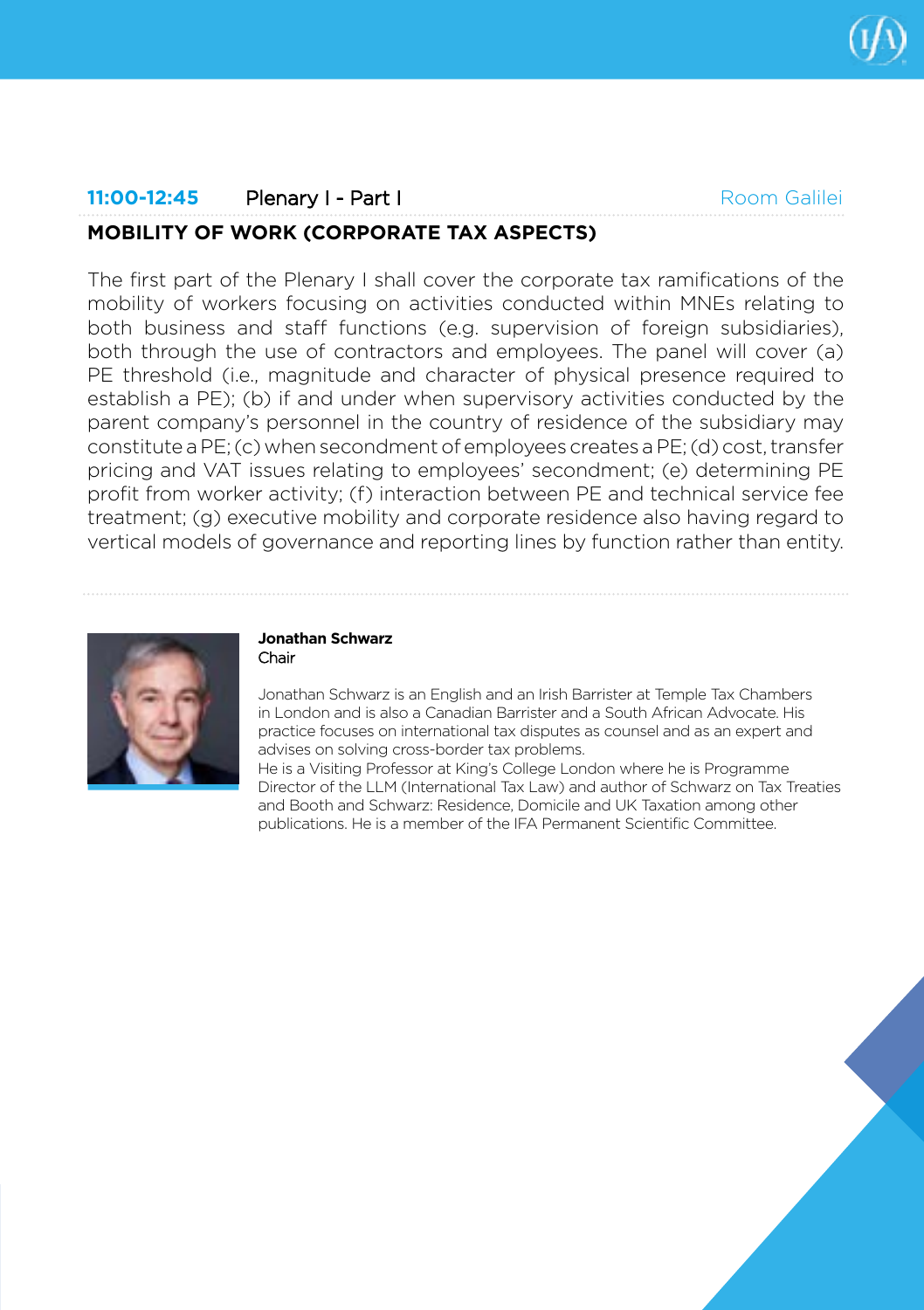

# **Ruth Bloch-Riemer** Speaker

Ruth Bloch-Riemer's practice focuses on domestic and international tax law. Ruth Bloch-Riemer is advising domestic and international companies and managers in all taxation and social security matters particularly in the context of compensation, i. a. within employee participation schemes and executive mobility, and in the development and implementation of complex domestic and cross-border pension solutions.

She, furthermore, regularly advises Swiss and foreign high net worth individuals in all taxation matters. In particular, she supports clients with regard to wealth and succession planning, the structuring of charitable contributions, questions in the context of the taxation of art and artists, and questions within the field of the domestic and international structuring and coordination of their pension and social security.

In her areas of practice, Ruth Bloch-Riemer supports clients both in the context of compliance work and non-contentious procedures as well as in the context of litigation vis-à-vis domestic administrative and judicial authorities.

Ruth Bloch-Riemer regularly publishes and speaks at conferences on tax and social security matters. She is a certified tax expert and serves as examination expert within the certified tax expert diploma process.

Ruth Bloch-Riemer was awarded the Rising Star Award 2019 by Euromoney Legal Media Group and listed as a Rising Star in Tax in the Legal Media Group's Expert Guides 2021. She has been acknowledged by Chambers High Net Worth (HNW) 2020 and 2021 as "Up and Coming", ranking her as a driver of the firm's growth and working towards an established reputation in the market.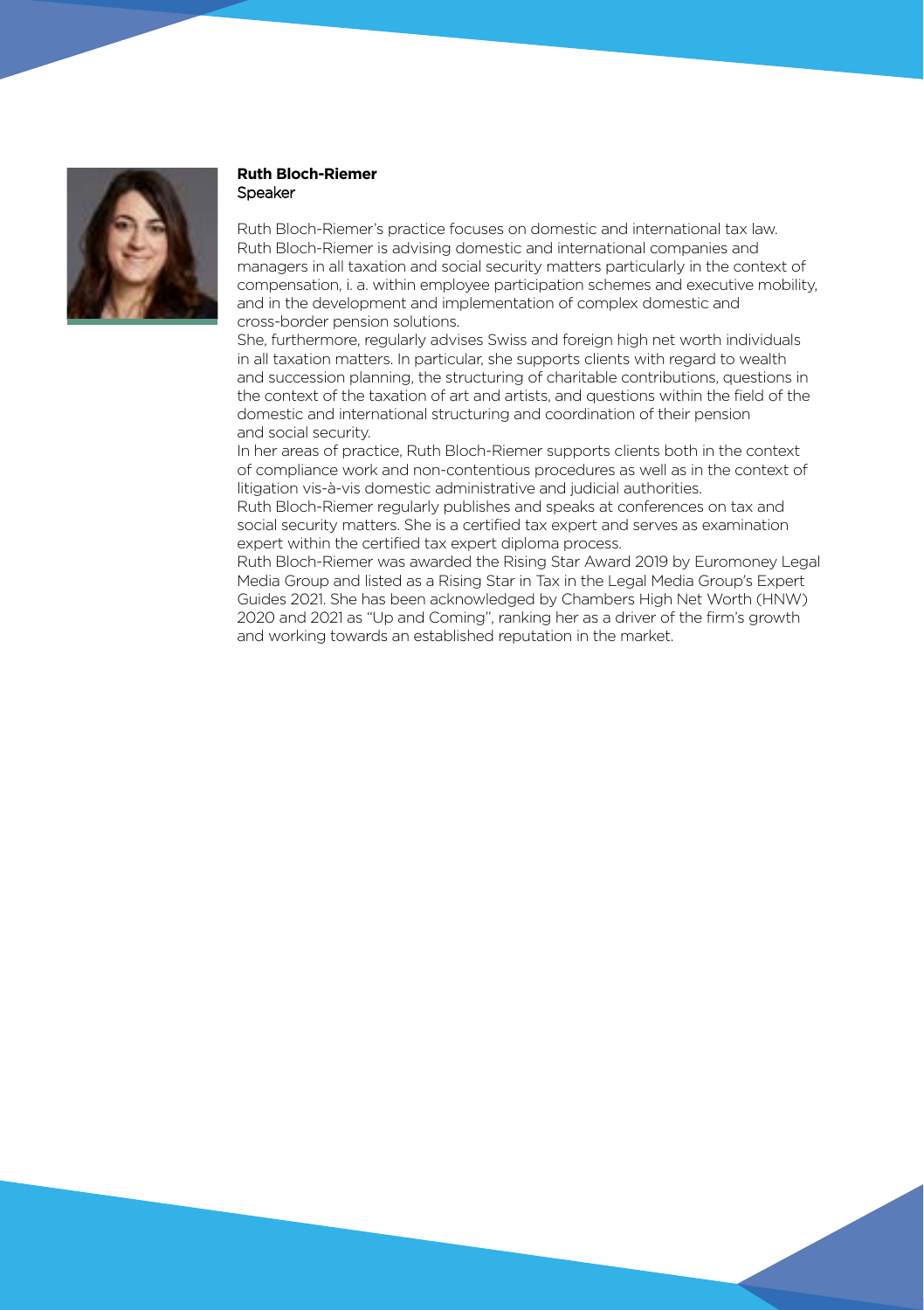



# **Maikel Evers**  Speaker

Maikel Evers joined EY as an Associate Partner in February 2020. A recognised expert in international taxation and tax policy, Maikel has broad experience in domestic and international tax policy and working with businesses on crossdisciplinary tax and compliance issues.

Since joining the EY tax policy team, Maikel has been providing insights to businesses, governments worldwide and the internal EY network on the impact of international tax developments on businesses and society. He assists businesses around the world in increasing the understanding of real-world business challenges among policy makers. He leads EY's EU Tax Policy Hub in Brussels, connecting EY's worldwide network with the EU institutions. Trained as an international tax lawyer, Maikel has extensive experience in international and European taxation as well as policy making, in particular with the work of the OECD. In February 2014, Maikel joined the OECD's Centre for Tax Policy and Administration (CTPA) where he led various key project. He served as the coordinator of the BEPS project to set up the Inclusive Framework on BEPS and led the Multilateral Instrument project. He also contributed to the development of the Unified Approach (Pillar One) and the treaty and EU aspects of the GloBE proposal (Pillar Two).

Prior to joining the OECD, Maikel gained experience in academia and government. As a researcher and lecturer he analysed the impact of international and European tax developments on rights and obligations of tax payers and administrations. As an advisor to the Netherlands Ministry of Finance, he negotiated tax treaties with G20 and developing countries, contributed to the design and development of international tax legislation, served as the competent authority of the Netherlands in charge of resolving cross border tax disputes and provided tax policy advice to the Netherlands Foreign Investment Agency and the APA/ATR team. He also represented the Netherlands in the negotiations over BEPS Actions 1-5 and 12. Maikel is a Dutch national and is a frequent lecturer and speaker on international taxation. He holds a Masters in International tax law (Groningen University, Netherlands) and is an active member of the International Fiscal Association, serving as the president of the Netherlands branch and a member of the IFA Permanent Scientific Committee (Global).



# **Helen Pahapill** Speaker

Helen Pahapill, LLM (University of Leiden) is a Tax Policy Adviser in Estonian Ministry of Finance. She is responsible for international tax issues and has been negotiating Estonian tax treaties for over 15 years. During the Estonian Presidency of the Council of EU she was the Co-chair of the Working Party of Tax Questions. Over the years she has been a delegate to several Working Parties of the OECD, including the Committee of Fiscal Affairs.